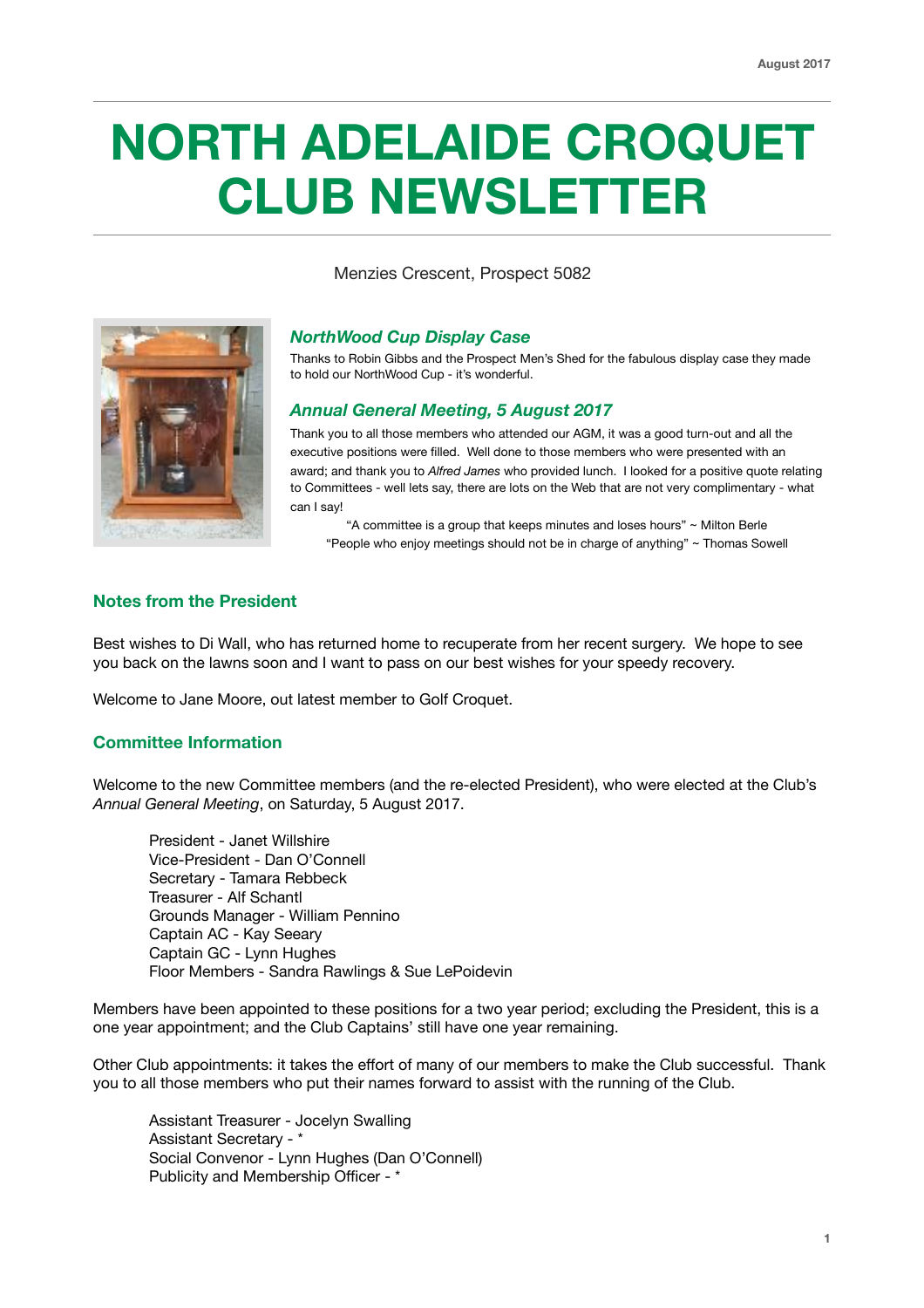Club Coach - Kay Seeary Public Officer - Kay Seeary House Manager - Janice Lis Historian - \* Vice-Captain (AC) - Janet Willshire Vice-Captain (GC) - Sandra Rawlings

Almoner - Glenda Assistant Grounds - Joe Driver, Trevor Lapha, Russell Stringer, Peter Swalling (William Pennino will confirm group) Booking Officer - \* Catering Officer - \* Child Safety Officer - Sue LePoidevin Delegate to SACA - Janet Willshire Editor - Newspaper - Tamara Rebbeck First Aid Officer - \* Grants Writer - Sue LePoidevin (convenor) - Janet Willshire, Joe Driver, William Pennino Purchasing Officer - Kath Dipasquale Recycling Organiser - Robert (cans), Sue LePoidevin (bottles) Safety Officer - William Pennino Trading-table Organiser - Shuna Pickering, Sue LePoidevin Handicapper AC - Kay Seeary Handicapper GC - Sue Huddy Events Organiser - Sue Huddy

Standing Sub-Committees Bar - Dan O'Connell, Peter Swalling Social - Lynn Hughes, Committee - Dan O'Connell

Patron - David O'Loughlin, Mayor of Prospect Auditor - \* Lawn Maintenance - David Watchman

\* There are still a few positions available for enthusiastic members. If you are interested in filling one of these positions, speak to the Secretary and she will put your name forward.

Thanks to our Sponsor, Alfred James who provided a light lunch for members at our AGM.

**Results of the Members Survey** - During June you would have found a *Members Survey* in your pigeonholes. The objective of the survey was to improve the Club for all members. This is a list of the overall comments, both positive and negative that came out of the Survey:

- 1. Provide more rules and strategy training, rule books issued as required.
- 2. Use timers for all games.
- 3. GC unfair game draws, playing with the same group of people, no competition.
- 4. Mix new and existing members for games (eg new players playing together on lawn four, with no help or guidance). Each member, new or existing should have an equal opportunity.
- 5. Provide a different or extra day to play GC (eg Tuesday and Friday). On Saturdays, play in-house competitions and ladder challenge, so as to improve club game standards.
- 6. Do not put tables together for morning tea. Members can then circulate and get to know each other. 7. More coordination when planning games.
- 8. It is important to improve our image, maintaining existing members and attract new members.
- 9. Form strong sub-committees for sponsorship/advertising/grants.

It was positive that members indicated they were proud to be a member of the Club; there is a good overall spirit of Club members; and members found the Club welcoming and a friendly group.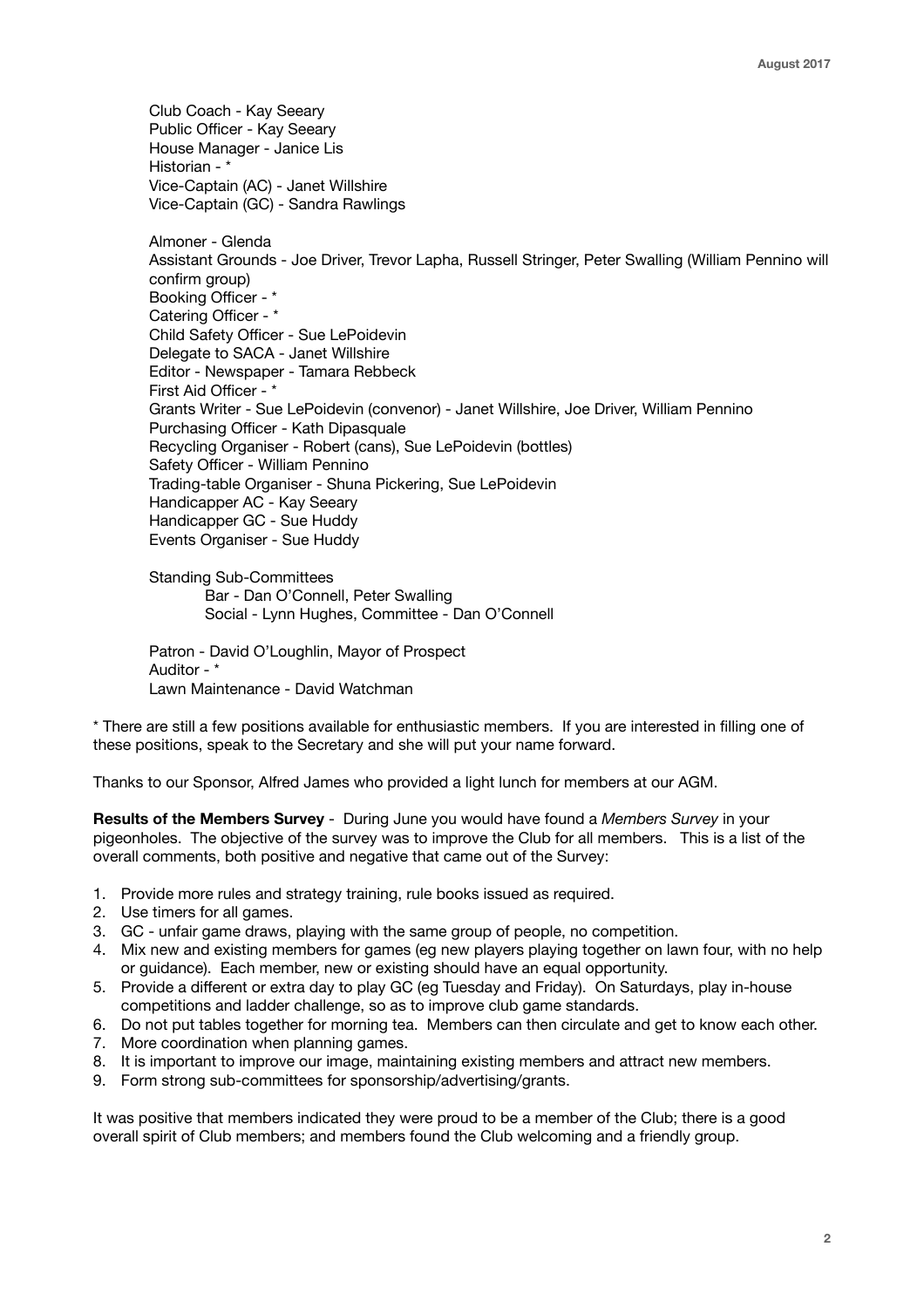You may have noticed that the Club is working through these items, for example item three is in the early stages of changing the GC draw. The Golf Croquet Captain has addressed this in her report.

Thank you to the members who participated in the survey form. A lot of valuable information has been outlined, all of which will be discussed and given consideration. Some members stated that they were willing to help, by joining a committee and sharing there skills.

### **Notes from the Secretary**

*Club Security* - Just a quick note on the security of the Club. Can the last person to leave the club ensure that all the lights (including the toilets) have been turned off; checked that the urn and heaters have been switched off; check that all doors have been locked; and close the gate (regardless if you have used the car park).

*Correspondence Register* - I have created a correspondence register (ho-hum) to record what correspondence goes out and what comes into the Club. If you send out any letters; emails; etc, please send me a copy so I can record it. I appreciate your help in this matter.

#### **Notes from the Treasurer**

#### **Subscription fees for 2017/18**

Adults -

\$460.00 per year, or Half yearly payments: 1st half \$290 (due by 31/8/2017) 2nd half \$170 (due 31/1/2018 Quarterly payments: 1st quarter \$200 (due by 31/8/2017) 2nd quarter \$90 (due by 31/10/2017) 3rd quarter \$85 (due by 31/1/2018) and 4th quarter \$85 (due by 30/4/2018) Associates \$115.00\* Juniors (under 18 years old on 1st July 2017) \$100.00\* Students (18-25 on 1st July 2017). \$150.00\* Friends of the North Adelaide Croquet Club \$50.00\* Visitors fees have reduced to \$5 per visit.

Payments to our new Treasurer, Alf Schantl - these can be paid by cheque; cash (place in Treasurer's letterbox); or bank transfer (North Adelaide Croquet Club Inc. BSB - 105-068 Account No. 041359040).

**\*** Note the preferred method of payment is by Bank Transfer. Payments due by 31/8/2017.

### **Association Croquet News: notes from Kay Seeary, Association Croquet Captain**

For this Year, I am sure we need to concentrate on trying to build up the Association Croquet side of our Club. The numbers are quite low now and it would be a pity to see this code of play fade away. We will organise some mixed code games during the year, and I hope you will all take an active interest in these fun games. Now the warmer weather is just around the corner, there are many Gala Days listed and competitions are getting under way, so I hope we have some participants in these fields. Please see me for more information. Please all enter the *North Adelaide Games* in your particular section. Good Croquet to all.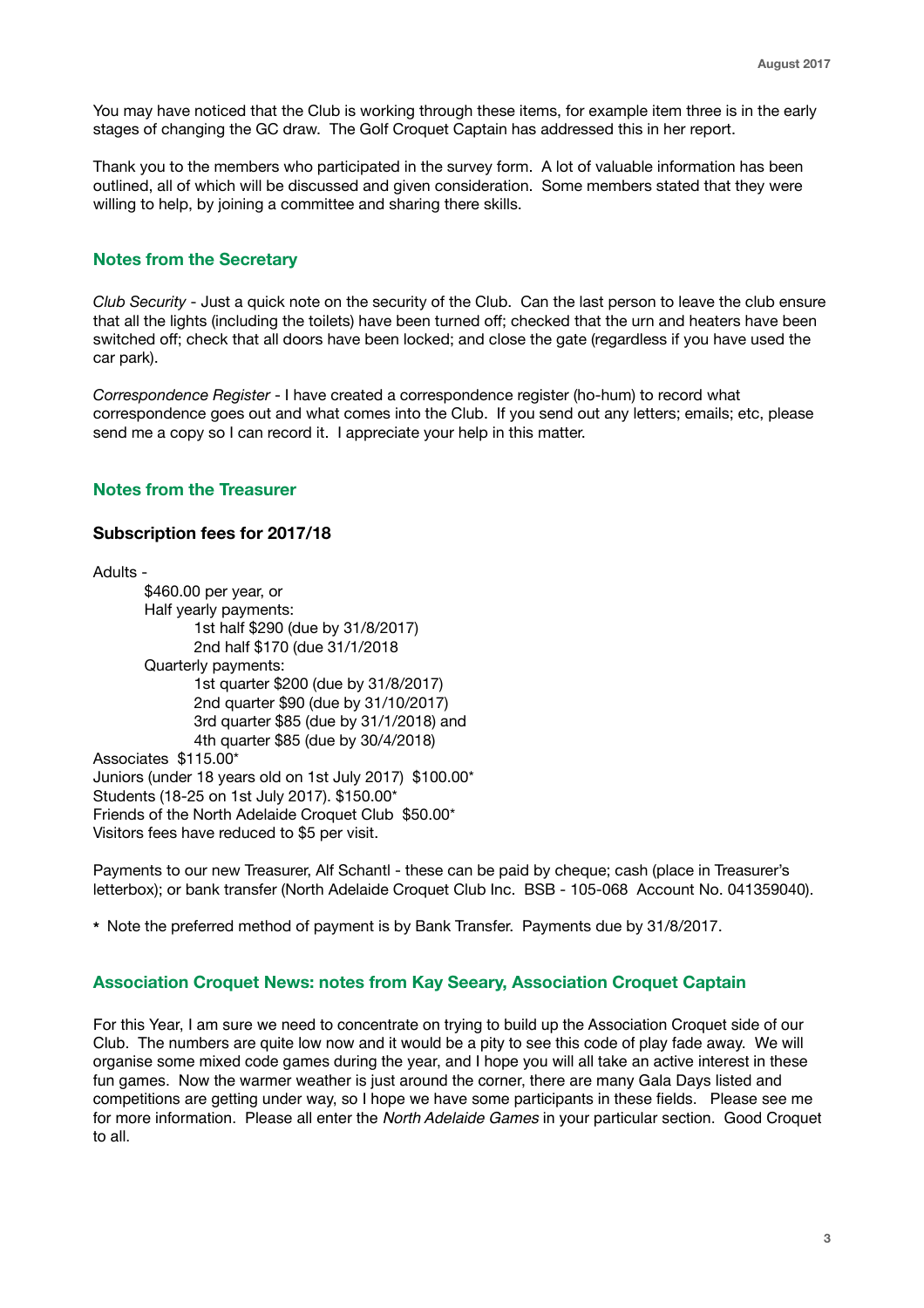#### **Golf Croquet News: notes from Lynne Hughes, Golf Croquet Captain**

We now have a different format for Golf Croquet. When members arrive at the Club, they are to place their name tag onto the draw board and once a group of four has been formed, move out and commence their game. This first phase will continue until 10.10 am and during this time the Club Captain will change the draw. When the bell sounds, members are to stop play (who ever has won the most hoops, wins this game). The new draw will be displayed outside, so members can identify who they will be playing next and on which lawn. This game will be played until the bell is rung for morning tea. Members can then go out and continue playing after the break.

## **Notes from the Groundsman**

William is organising a busy bee at the Club on Monday, 4 September commencing at 9 am. This will include general maintenance around the club rooms (eg painting, cleaning windows, etc). William will organise a list of tasks, so members can add their name to the activity they wish to help with.

Our lawns have now been cored and thanks to Colin for pruning our roses.

#### **Notes from the Bar Member**

An assortment of spirits have been purchased to ward of the winter chills. These include whiskey; gin; and rum - enjoy a glass with a packet of salty snacks.

#### **It's all about the Game**

**NACC GC Handicap Singles** (Sue Huddy Event Manager) - August 25<sup>th</sup> saw the finals of the *Singles* competition. This is the third year that we have staged this competition - being played one day a month, over a period of 6 months, each year. The competition has matured a little over time, and has drawn players from many clubs - this year 25 players participated. There's also been a change in the prizes: in the first year, each month's winner had their daily entry fee returned, as a token prize; last year I donated a medal, "the *Huddy Heart*", for the overall winner of the full event; and this year we've progressed to cash prizes and certificates for the three top place achievers.

The winner was our own Norma Greig, who won 66.7% of all games she played - yay Norma! Kevin LePoidevin (Norwood) was second with 62.5%; and Les Cox (Tea Tree Gully) was third, with 57%. Kevin, of course, is a little bit ours. This competition culminated with the presentation of certificates and prizes by our President.

Watch out for information about next year's event, which will start in February.

*GC CLUB Singles Championship* (Sue Huddy Event Manager) *-* This event is in the form of a *Ladder Challenge* and will run until a week prior to next year's AGM. The winner will have their name inscribed on the appropriate board. We had a bit of a taste of it over the last six months and it seemed quite popular, now we're ready to get real. The ladder draw was conducted on the 22 August, so players can now make their challenges when they choose. If you want to play a challenge on a Tuesday or Saturday morning, please check with Lynn or Sandra for court availability. This is a handicap event and handicap cards are to be filled in at the end of each game. If your name is not on the ladder yet and you want to be included, speak to Sue, who will find your correct position on the ladder.

How it works:

- 1. A player may challenge any other player who is in a position 1, 2 or 3 places above their own.
- 2. The top four members of the ladder, may challenge members 1, 2 or 3 places below their own.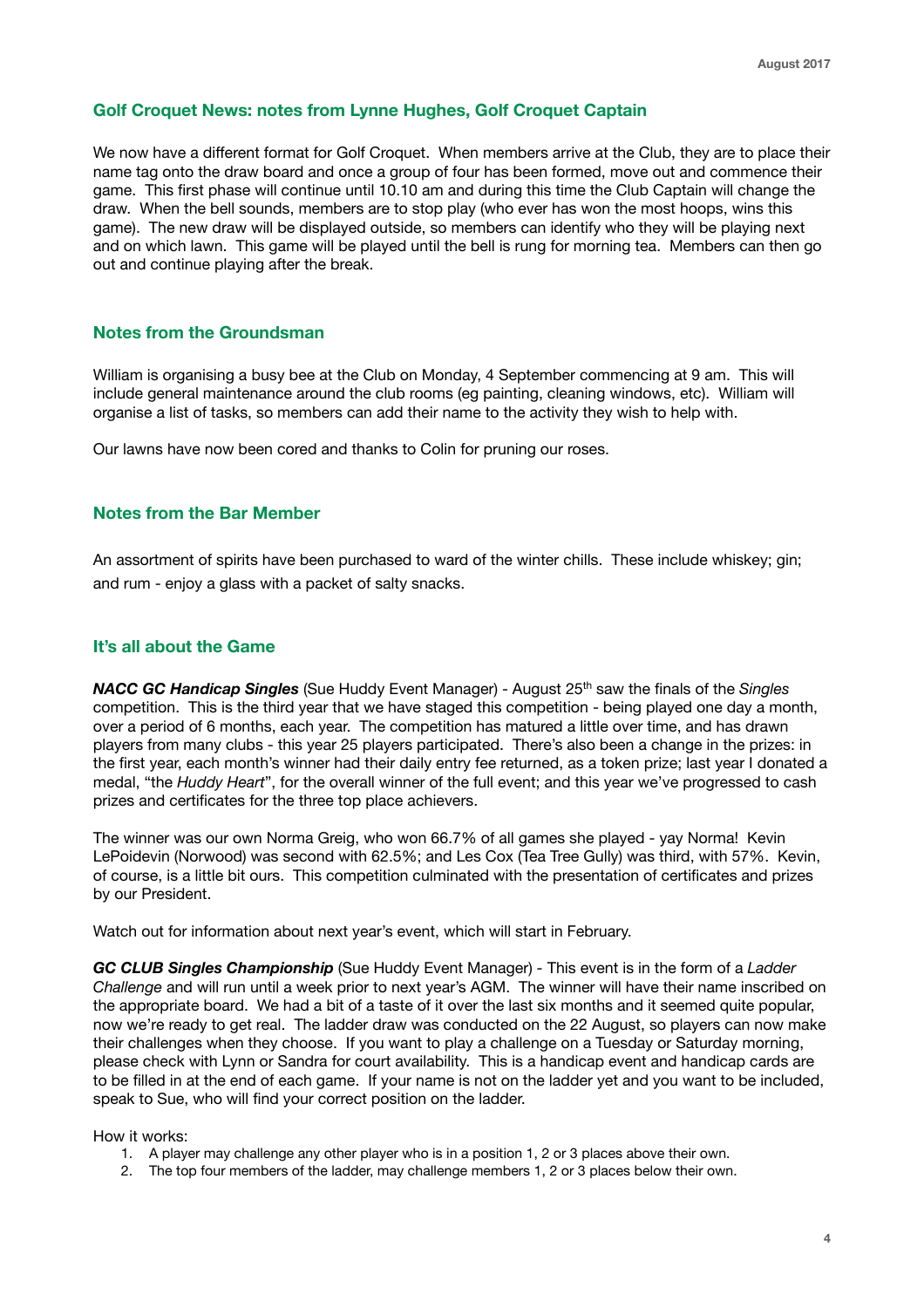- 3. A player is not required to accept more than one challenge per week. Otherwise, however, members must accept valid challenges from other members or accept a loss by default.
- 4. Players are not required to accept a challenge from another player they have defeated within the past two weeks.
- 5. Players may issue or accept more than one challenge at a time.
- 6. A game should be played within 14 days of the challenge, unless extenuating circumstances prevent it.
- 7. A withdrawn or cancelled challenge is a default loss for the player who withdraws.

If you need any help or have any queries, speak to Sue Huddy, Lynn Hughes or Sandra Rawlings. Good luck to all entrants and have a great time with this.

*Advance notice of the North Adelaide Games* - Note, these games will mean there'll be no club play on two full weekends. The 4-5 November, when the Invitation Singles, GC will be held, and 25-26 November, when the Invitation Singles, AC will be held. Each weekend will culminate in a presentation and meal. *Swiss Singles* – Norma Greig is taking entries for the GC event and Janet Willshire is taking them for the AC event. We hope to fill all spots for the tournament. GC will be played on the Fridays of October an AC will be played on the Fridays of November.

Fliers have been distributed and entry forms for both AC and GC are available online at [http://www.nacc](http://www.nacc-inc.club/events.html)[inc.club/events.html](http://www.nacc-inc.club/events.html). Additional information (e.g. *Conditions of Play* for both codes) are also available online. Entry forms are also available on the designated stand in the club

Come along and watch the games and help with the refreshments when you are able. Lynn would love to hear from you – look out for the roster on the notice board when it's time, and put your name down if you can help. If you require any additional information speak to Sue Huddy or Kay Seeary.

*AC & GC Spring Pennants* - these games will be commencing shortly. Hope you enjoy these competitions. Keep any eye on the notice board for dates and the playing roster.

*Notice Board -* there are lots of flyers on the notice board. If you are interested in playing in competitions or social games, keep any eye out for new flyers or speak to your Club Captain.



# **Social Events in the Club**

The Social Committee consists of Lynn Hughes and Dan O'Connell. If you would like to join this Committee, speak to Lynn as she is looking for at least one more member to join this group.

The last *Wine Down* held on Friday, 18 August was very successful, with 24 members and friends participating. Thanks to Lynn and Kath for organising dinner, which was scrumptious as usual; and Tamara for organising the raffle - well done to those people who purchased a raffle ticket and those who won a prize. The next Wine Down will be held on Friday, 15 September with pizza & salad for dinner; and of course something sweet to end the meal.

#### **Up and Coming Events**

*Social Lunch* - these social get-togethers are held on the first Tuesday of each month. The next lunch will be held at the Windmill Hotel on Tuesday, 5 September at 12 pm. Lynn is the point of contact, so put your name down on the list and enjoy the company of club members.

**Sausage Sizzle** - the next sausage sizzle will be held on Saturday, 26 August, so put your name on the list if you would like to attend.

*Musical Entertainment Afternoon* - members and guests are invited to an enjoyable an afternoon of music and afternoon tea on Sunday, 17 September, commencing at 1 pm. This event includes two hours of music by the Cottage Singers and Golden Blackwell (music from the 1940's - 1960's). The cost is \$10 and tickets are available from Lynn or Tamara. See the flier at the end of this Newsletter for further information.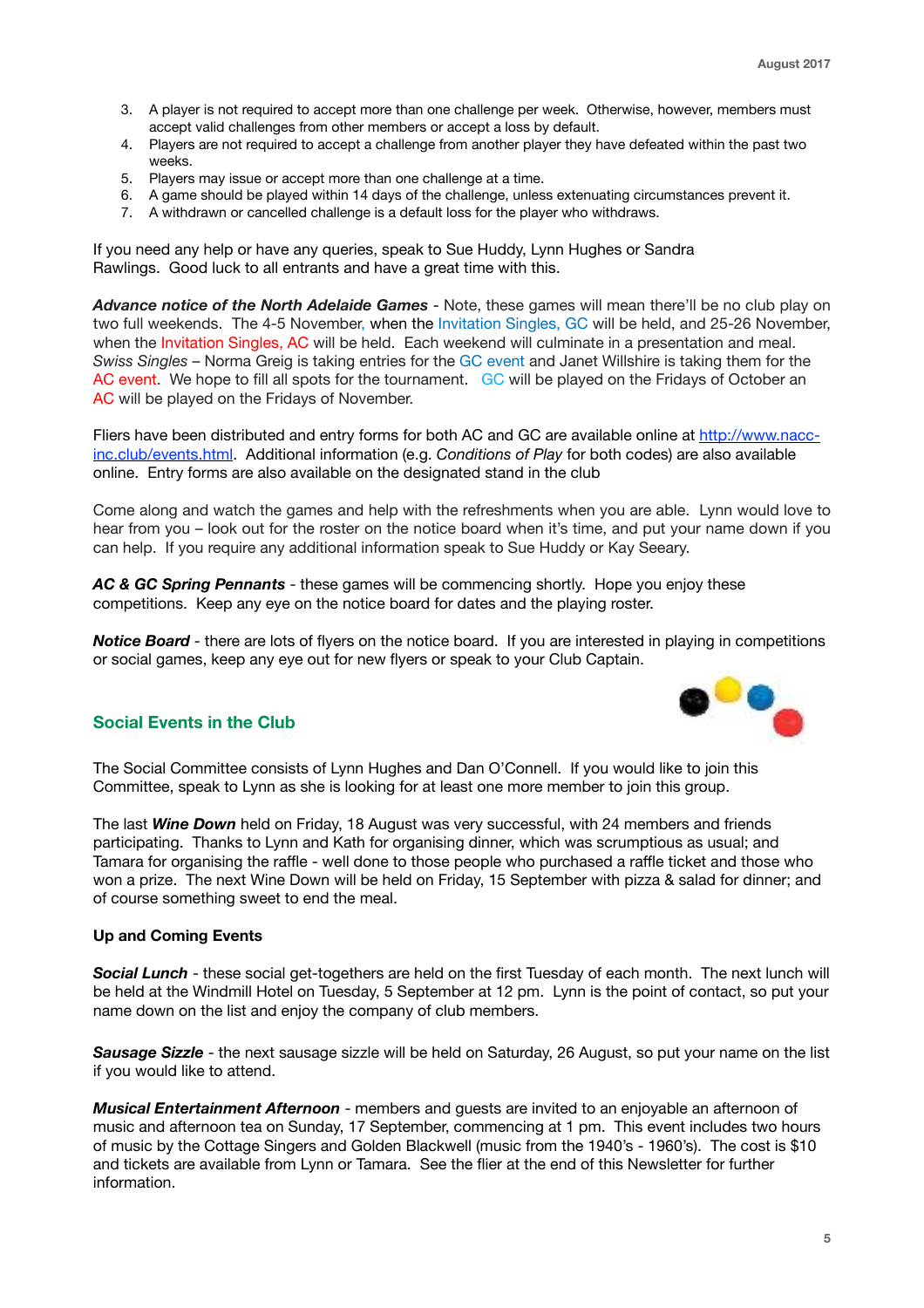#### *Other Events*



*Mah Jong* - The *North Winds Mah Jong Group* plays Mah Jong on Friday evenings from 7-10 pm on a fortnightly basis. For further information, go to their website at [https://](https://northwindmahjong.wordpress.com/about/) [northwindmahjong.wordpress.com/about/.](https://northwindmahjong.wordpress.com/about/)



**Scrabble** - interested in playing scrabble? The scrabble group plays on Saturday afternoons, commencing at 1 pm.

**Prospect Oval** (home games) - Rosters vs Port Adelaide on 26 August. A reminder to place a parking slip on your dashboard if you are playing on these days. This will be the last home game for the season.

## **Websites of Interest**

**NACC Website** - Alf has been updating our web page - go to <http://www.nacc-inc.club/index.html>. If you have any details to add, send these to Janet Willshire.

**Croquet SA, Hoop Points Newsletter**, August 2017 - <http://www.croquetsa.com.au/newsletters>

#### **Dates of Importance** - Save the Date

| 04/09/2017   | Club Busy-Bee (am)                                           |
|--------------|--------------------------------------------------------------|
| 15/09/2017   | Wine Down                                                    |
| 17/09/2017   | Musical Entertainment Afternoon                              |
| 06/10/2017 - | North Adelaide Games                                         |
| 27/10/2017   | GC Swiss (Friday 6, 13, 20, 27/10/2017)                      |
|              | AC Swiss (Friday 3, 10, 17, 24/11/ 2017)                     |
|              | GC Invitation Singles (Saturday, 4/11 & Sunday, 5/11/2017)   |
|              | AC Invitation Singles (Saturday, 25/11 & Sunday, 26/11/2017) |
| 02/12/2017   | Christmas Lunch (to be confirmed)                            |
| 23/12/2017   | Last official day of play.                                   |
|              |                                                              |

### **Newsletters**

A reminder that this Newsletter is a collaborate effort from members of the club. If you have something to add, please email it to Tamara or place any articles for inclusion in her pigeon hole. Sue has been updating the Club's contact list and is collecting member's email addresses. If you have not received your newsletter electronically and you have an email address, please update your details or send you details to [tamara.rebbeck@bigpond.com.](mailto:tamara.rebbeck@bigpond.com) A small number of copies will be printed off in hardcopy for those members who do not have an email address. Note, a copy will also be uploaded to our web page.